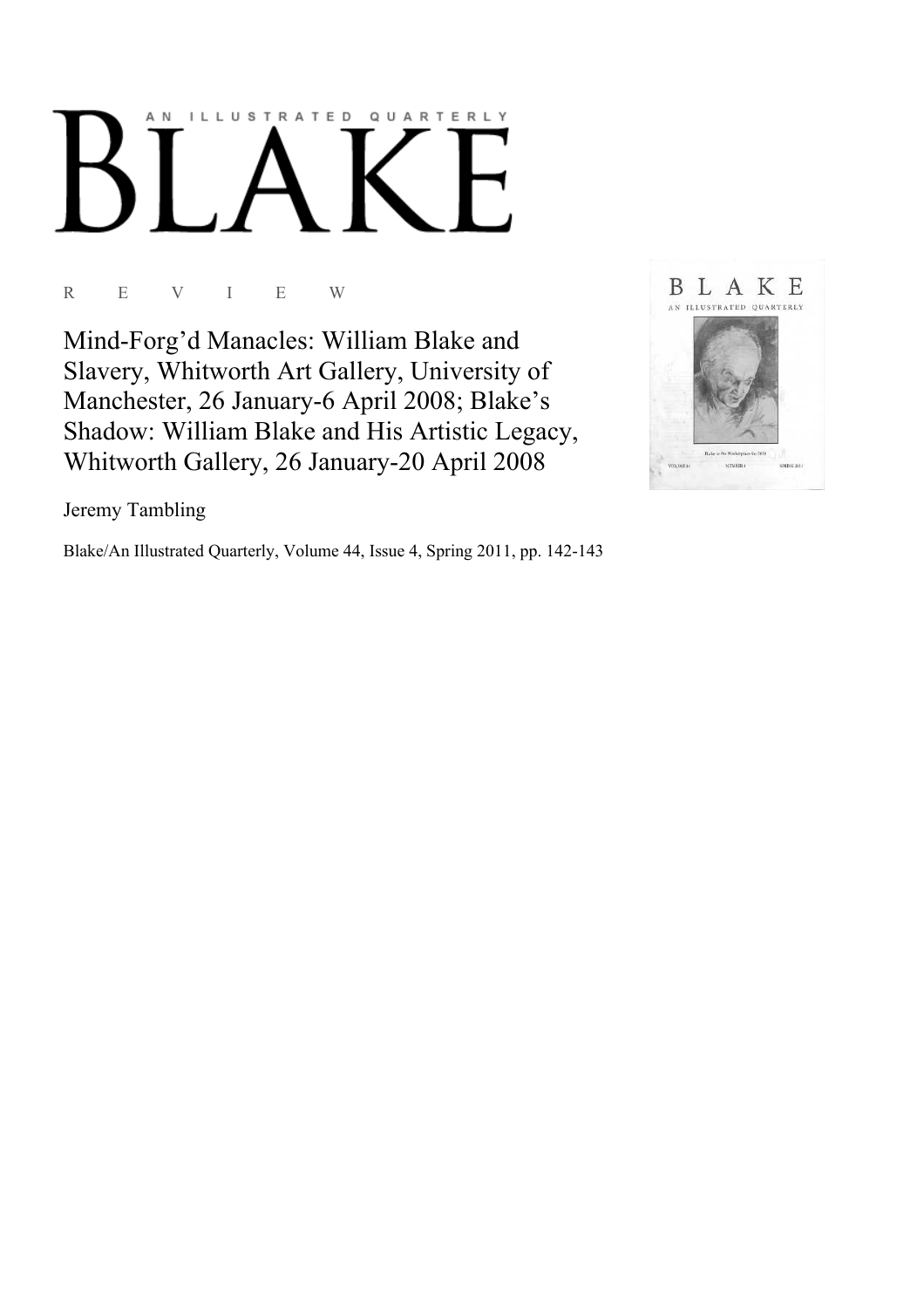any subsequent career he may have had as an engraver might warrant more detailed investigations, or at least speculations.

P. 110, Rees, *Cyclopcedia,* pls. 3A and 3B. The three views of a gem showing the head of Jupiter Serapis, very probably the only images on these pls. engraved by Blake, were copied after pl. 2 in Lorenz Natter, *A Treatise on the Ancient Method of Engraving on Precious Stones* (London: for the author, 1754). Pls. 3A and 3B are 2 different copperplates of the same design; both are inscribed lower left, "Drawn by Farey." This may be either John Farey, Jr., who "made numerous Mechanical Drawings;' or Joseph Farey, who "made many mechanical and miscellaneous Drawings;' according to a list of contributors to Rees's *Cyclopcedia* in Anon. (possibly Alexander Tilloch), "Notices Respecting New Books;' *Philosophical Magazine and Journal* 56 (Sept. 1820): 220. I am indebted to Mark Crosby for the information about Natter's book.

### **Addendum**

''A Census of Complete Copies" of *Designs to a Series of Ballads, Written by William Hayley ... Drawn, Engraved, and Published, by William Blake* (Chichester, 1802) was appended to my 1999 sales review; see *Blake* 33.4 (spring 2000): 125-27. I can now add the following sales records for copies containing the prefatory material and all 4 ballads:

*a.* Mr. Evans, London, 13 Feb. 1821 and 12 following days, auction of William Hayley's library. Lot 1636 on the 8<sup>th</sup> day, "Hayley's Ballads, with Blake's Designs, 4 Numbers, 1802" (4s.6d. to "Smith;' probably a dealer). No recorded copy can be traced back to this lot. The auction also included a copy containing 3 ballads (lot 1637, 3s.6d. to "Rivington;' probably one of the booksellers and publishers of that name or the firm of Rivingtons and Cochran). This may be the volume now in the National Library of Wales, Aberystwyth, the only traced copy with 3 ballads.

b. Sotheby's, 29 Nov.-9 Dec. 1843, auction of the "second portion" of the library of Archdeacon Francis Wrangham (poet and translator, 1769-1842). Lot 557 on 30 Nov., "Blake (W) Designs to a series of Ballads written by W. Hayley, plates, 4 parts Chichester, 1802" (13s. to "Evans;' probably the dealer R. H. Evans). The cat. description is insufficient to identify this copy with any of the 7 traced, and 1 untraced, copies listed in the "Census:' Wrangham also owned a copy of Blake's *Descriptive Catalogue* of 1809, listed in the cat. of "the English portion" of his library in 1827, p. 630 of the supplement *(BBS* pp. 65 [copy C], 284). Wrangham may have obtained his copy of the 1802 *Ballads* directly from Hayley. Mark Crosby tells me that there is a draft of an undated note by Hayley to Wrangham in the collection of Princeton University Library. c. Sotheby's, 29-30 Jan. 1878, auction of the library of Albert George Dew-Smith (collector and photographer, 1848-1903). Lot 197 on 29 Jan., "Blake (W) Designs to a Series of Ballads written by W. Hayley, with the Ballads annexed, fine impressions of the plates, green morocco extra, g. e. [gilt edges] Chichester, 1802" (£9 to "Jones;' presumably a dealer). Although the lot description does not record the number of ballads, this may be copy B in the "Census," still bound in green morocco with all edges gilt, sold from the Earl of Gosford's collection in 1884 and now in my collection. Dew-Smith also owned copies of Blake's *Visions of the Daughters of Albion*  (copy N, American private collection) and *America* (copy B, Morgan Library), sold in lots 196 and 247. For information on Dew-Smith, see Joseph Viscomi, "Two Fake Blakes Revisited; One Dew-Smith Revealed;' *Blake in Our Time: Essays in Honour of* G. *E. Bentley Jr,* ed. Karen Mulhallen (Toronto: U of Toronto P, 2010) 35-78.

R E V I E W

Mind-Forg'd Manacles: William Blake and Slavery. Whitworth Art Gallery, University of Manchester, 26 January-6 April 2008. Blake's Shadow: William Blake and His Artistic Legacy. Whitworth Gallery, 26 January-20 April 2008.

### Reviewed by Jeremy Tambling

T WO Blake exhibitions were to be seen at the same mo-ment at Manchester's Whitworth Gallery in 2008. The first, which was touring Britain, originated in 2007 as a dual anniversary: 250 years after Blake's birth, and the bicentenary of the abolition of the British transatlantic slave trade. Called Mind-Forg'd Manacles: William Blake and Slavery, it was curated by David Bindman, who wrote one of the two essays in the catalogue, published by the British Museum (the other essay is by Darryl Pinckney); the catalogue claims that the British Museum has "the most complete representation of Blake's work anywhere in the world;' and everything in the exhibition came from there.

I will discuss this after the other, which was curated by Colin Trodd (University of Manchester) and Heather Birchall (Whitworth Gallery). While called Blake's Shadow, the exhibition was not drawing attention to the Spectre in Blake, but to the shadow Blake's work has cast over three groups: his contemporaries, and then the nineteenth and twentieth centuries. Virtually all the pictures and books on display were to be found in the holdings of the Whitworth Gallery, with one or two from Manchester City Galleries. While it was very pleasant to note how much material there is in the possession of the gallery that could be brought in so easily, the limitation also made the exhibition, however carefully put together, necessarily appear patchy, especially in contrast to Mind-Forg'd Manacles.